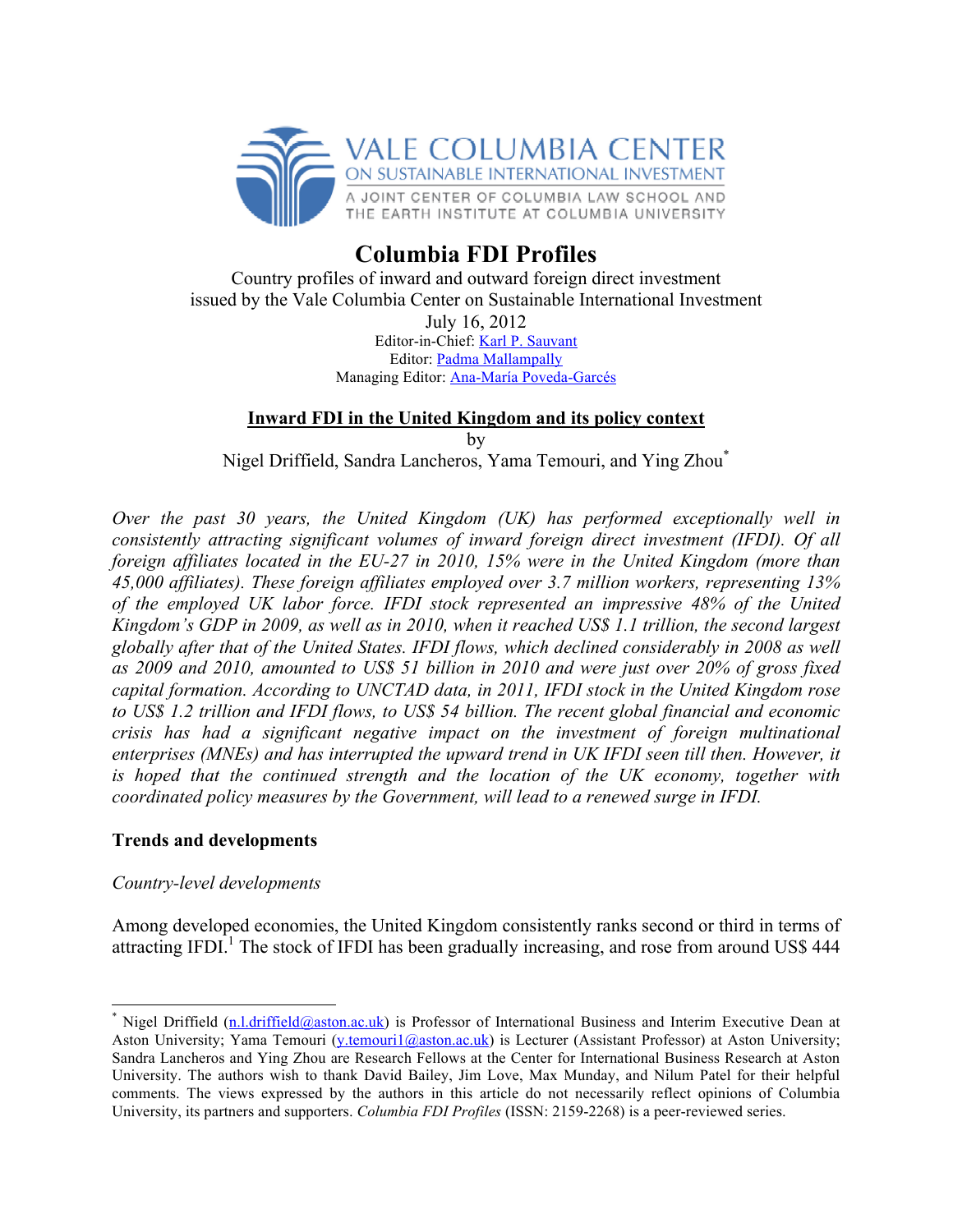in 2000 to US\$ 1,242 billion in 2007 (annex table 1). This compares to the stock level in France, but is almost twice as high as that in Germany and nearly ten times that in Japan. In terms of IFDI flows, the trend is similar: flows reached a reached a peak during the IT or dot.com bubble of early 2000, and then declined in subsequent years before reaching record levels in 2005 and 2007 (annex table 2). However, with the onset of the global financial crisis in 2008, the IFDI stock fell by 14% in 2009, while flows fell by 51% in 2008 and continued to fall in 2009 and 2010. IFDI stock has made a modest recovery and amounted to US\$ 1,131 billion in 2010 and, according to UNCTAD data, to US\$ 1,199 billion in 2011 (annex table 1). UNCTAD data also indicate a modest rise in IFDI flows to the United Kingdom in 2011 (annex table 2). IFDI stock as a percentage of GDP was as high as 48% in 2009 as well as 2010, while IFDI flows in 2010 amounted to US\$ 51 billion in 2010, representing 20% of gross fixed capital formation.2

The decrease in inward FDI flows since 2007 has been mainly driven by a significant reduction in net equity transactions, which fell from US\$ 137 billion in 2007 to US\$ 74 billion in 2010. Reinvested earnings also fell notably during 2007-2010 (from US\$ 40 billion in 2007 to a disinvestment of US\$ 1 billion in 2010).<sup>3</sup>

In terms of sectoral distribution, in 2010, 65% of all IFDI stock in the United Kingdom was targeted toward the services sector, followed by around 23% in the manufacturing sector and 13% in the primary sector (annex table 3). The shares of the primary and services sectors in IFDI stock have risen since 2000, at the expense of that of the manufacturing sector. In 2010 the main industries in the manufacturing sector that attracted significant IFDI were the food, chemical, textile and wood, metal and mechanical products industries, whereas in the services sector the financial services, transport and communication and retail/wholesale trade industries were the leading industries that attract IFDI.

The overwhelming share of the United Kingdom's IFDI comes from other developed economies (annex table 4). In 2010, 58% of the total IFDI stock came from other countries in Europe, 30% from North America and 7% from Asia (including Japan). Between 2000 and 2010, foreign investment from Europe and Asia saw a three-fold increase, whereas FDI from North America doubled. Although negligible in 2000, FDI by some developing and emerging economies in the United Kingdom (e.g. India, Singapore, Republic of Korea and Middle Eastern countries such as the United Arab Emirates) has increased considerably.

#### *The corporate players*

More than 45,000 affiliates of foreign MNEs were located in the United Kingdom in 2010, comprising 15% of foreign affiliates located in the EU-27. These foreign affiliates employed

<sup>&</sup>lt;sup>1</sup> UNCTAD, *World Investment Report 2012: Towards a New Generation of Investment Policies (New York and Geneva:* United Nations); UNCTAD, *World Investment Report, 2011: Non-equity Modes of International Production and Development* (New York and Geneva: United Nations, 2011).

 $<sup>2</sup>$  Ibid.</sup>

<sup>&</sup>lt;sup>3</sup> Office for National Statistics, United Kingdom (2010), "Foreign ownership of businesses in the United Kingdom", table 5(a), on Count, Employment and Turnover of VAT and/or PAYE based Enterprises by Country of Immediate Foreign Ownership by Region and Country of the UK for 2010, available at www.ons.gov.uk/ons/publications/rereference-tables/html.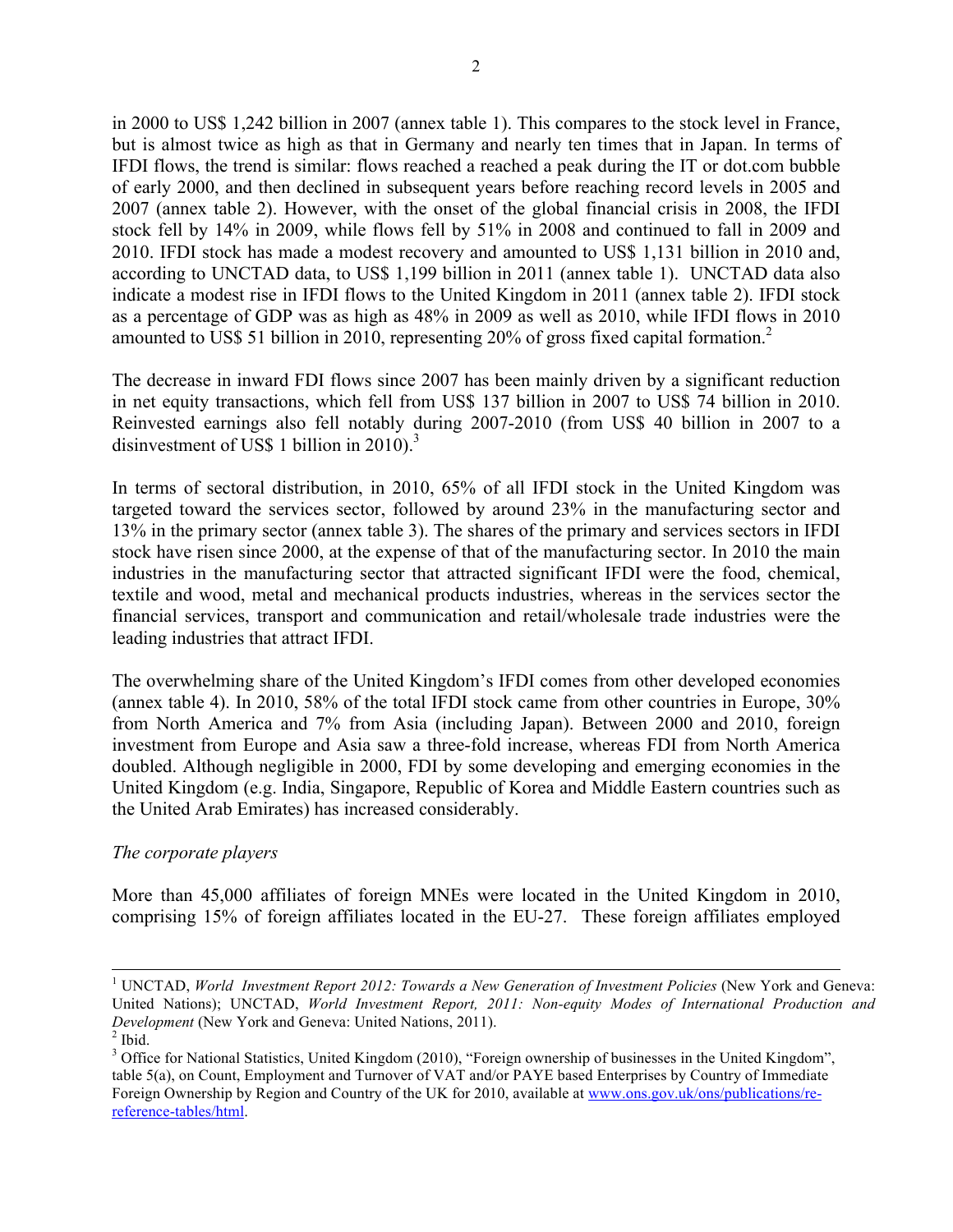over 3.7 million workers  $-13%$  of the employed labor force in the United Kingdom.<sup>4</sup> These figures in themselves may understate the importance of foreign ownership in the United Kingdom. Typically official data use a definition of 50% foreign ownership to designate a firm as "foreign," though holdings below this may still represent a good degree of control.

Among the top 10 foreign affiliates in non-financial industries in 2010, the largest in terms of total assets was in mining and quarrying, followed by several in the services sector (annex table 5). The largest was Hanson Quarry Products, with total assets of US\$ 81 billion, followed by eight services-sector firms with assets ranging from US\$ 21.5 billion to US\$ 7.9 billion. The only firm in the top 10 foreign affiliates from the manufacturing sector was Chivas Brothers Limited.

The top 10 foreign affiliates in financial services located in the United Kingdom in 2010 were owned by world-renowned leading financial MNEs (annex table 5). The majority of these MNEs parent firms are located in the United States and from other countries in Europe. The top affiliates' total assets range for banks from over US\$ 750.7 billion (Goldman Sachs International) to US\$ 65.9 billion (RBC Europe Limited) and for insurance firms, and pension funds they are between US\$ 116.5 billion (Blackrock Asset Management Pension Ltd) and US\$ 61.3 billion (Hanson Overseas Holdings Ltd).

Annex table 6 shows that the majority of the top merger and acquisition (M&A) deals in the United Kingdom by foreign companies during 2008-2010 were investments within the same broad industry. In common with cross-border M&As in other countries, these can be dominated in individual years by certain very large transactions, such as the acquisition of Cadburys by Kraft, for example. The attractiveness of UK firms to be either acquired or merged with is truly global, with investor firms coming from a range of countries, including the United States, India, Qatar, and Singapore. The acquired shares in the target companies were overwhelmingly majority-owned by the MNEs involved after the transactions, which is not uncommon in M&A deals. Annex table 6 shows that the amounts recorded on the top M&A deals fell in 2009, following a peak in 2008, and then recovered in 2010.

Annex table 7 shows the main greenfield projects announced in the United Kingdom by foreign companies during 2008-2010. Most of the greenfield investments were concentrated in the electricity and construction industries. There were four greenfield projects in the manufacturing sector, two in extractive industries and seven in the services sector. Like the top M&A deals which were predominantly by MNEs from other developed countries but included several by MNEs from emerging markets, the greenfield investments show that MNEs from a few emerging markets around the world are also attracted to the United Kingdom economy (e.g. India, Singapore, Russia).

### **Effects of the recent global crises**

While there is some evidence of reduced IFDI in the United Kingdom since the financial and economic crisis of 2008-2009, the biggest impact has been, not on the volume of FDI, but on the

 $4$  Ibid.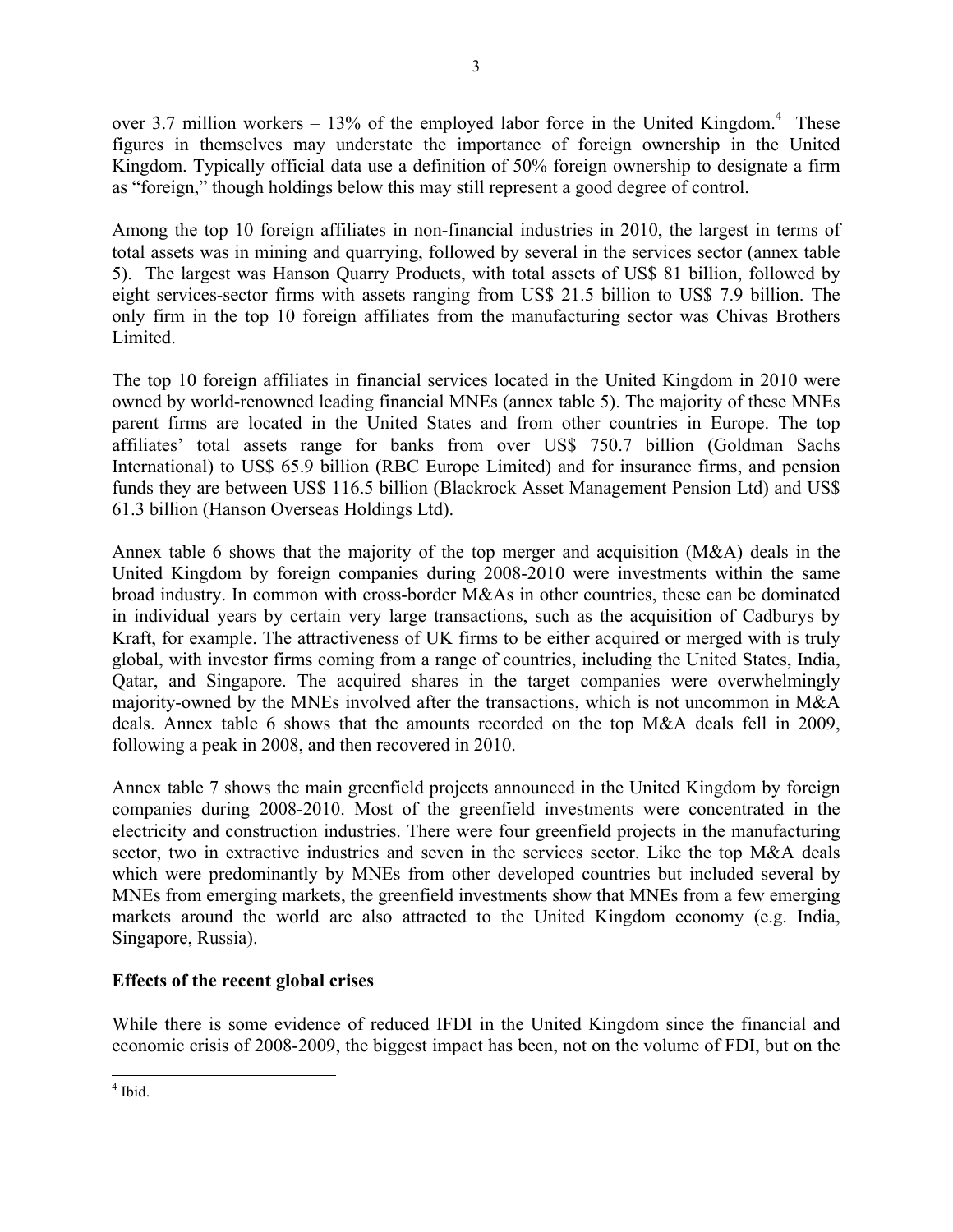types of FDI that the United Kingdom has attracted, and the way that it is funded. While there has been a general decline in inward investment projects globally since the crisis, it is questionable whether all of the investment in many of the projects that have been historically registered as "inward investment" projects in the United Kingdom represents FDI inflows. While it is undeniable that foreign firms or individuals have undertaken the investment, it is also clear that much of the financing, particularly in terms of debt, was raised from United Kingdom financial institutions. Perhaps the best-known examples of this have been the various purchases of English Football teams by foreign investors using debt finance raised from UK banks. It is this type of investment that has seen the biggest decline since the crisis, as UK banks retrench their lending.

Furthermore, in the ten years up to the Asian financial crisis of 1997, the United Kingdom had attracted more than its fair share of FDI, thanks to investment motivated by cheap capital at home, particularly from the United States. There is now significant evidence that overvalued stock markets in the world's richest economies fuelled FDI, up to the Asian crisis of 1997.<sup>5</sup> After that crisis, the process was re-started, with capital flows between parent firms and foreign affiliates driven by cheap capital in home countries. This resulted either from the availability of capital in large financial centers such as the United States or Germany, or alternatively the biases in capital markets that supported borrowing by leading firms in emerging markets. This level of finance was sustained by high share prices. This type of investment has also dried up since the onset of the current crisis. The United Kingdom Trade and Investment (UKTI) recently reported that inward FDI project numbers from most countries were down again in 2011, but it is noticeable that the number of projects from India rose.<sup>6</sup>

The United Kingdom is seeking to attract inward investment from emerging markets, particularly from the cash-rich firms in India and China. What is noticeable however is that these firms are, in common with global trends, eschewing greenfield investments in favor of M&As. It is also the case that M&A activity by MNEs from these countries in the United Kingdom is focused, not merely on the acquisition of technology in general, but on the acquisition of brand names, presumably to reach larger markets within and outside the United Kingdom.

#### **The policy scene**

The United Kingdom has had an open-door policy regarding inward FDI for over 40 years. Historically, the United Kingdom was for many years second only to the United States in terms of inward FDI flows, though the United Kingdom has been overtaken by China in recent years. Nevertheless, the United Kingdom still remains a major recipient of inward FDI. A major focus of the country's policy agenda with respect to FDI was on attracting investment to those regions of the country that experienced structural unemployment through the 1980s and 1990s.

The national agency for the promotion of inward investment in the United Kingdom is UK Trade and Investment. The bodies responsible for development at a regional level for much of the past

<sup>&</sup>lt;sup>5</sup> See David Schmidt, Nigel Driffield and Jim Love "Financial market bubbles, the funding of FDI and future crises" Working Paper, Aston Business School*,* Birmingham (2010). <sup>6</sup> UK Trade and Investment, *UKTI Inward Investment Report* 2010/2011 (London: UK Trade and Investment, July

<sup>2011),</sup> available at: www.ukti.gov.uk.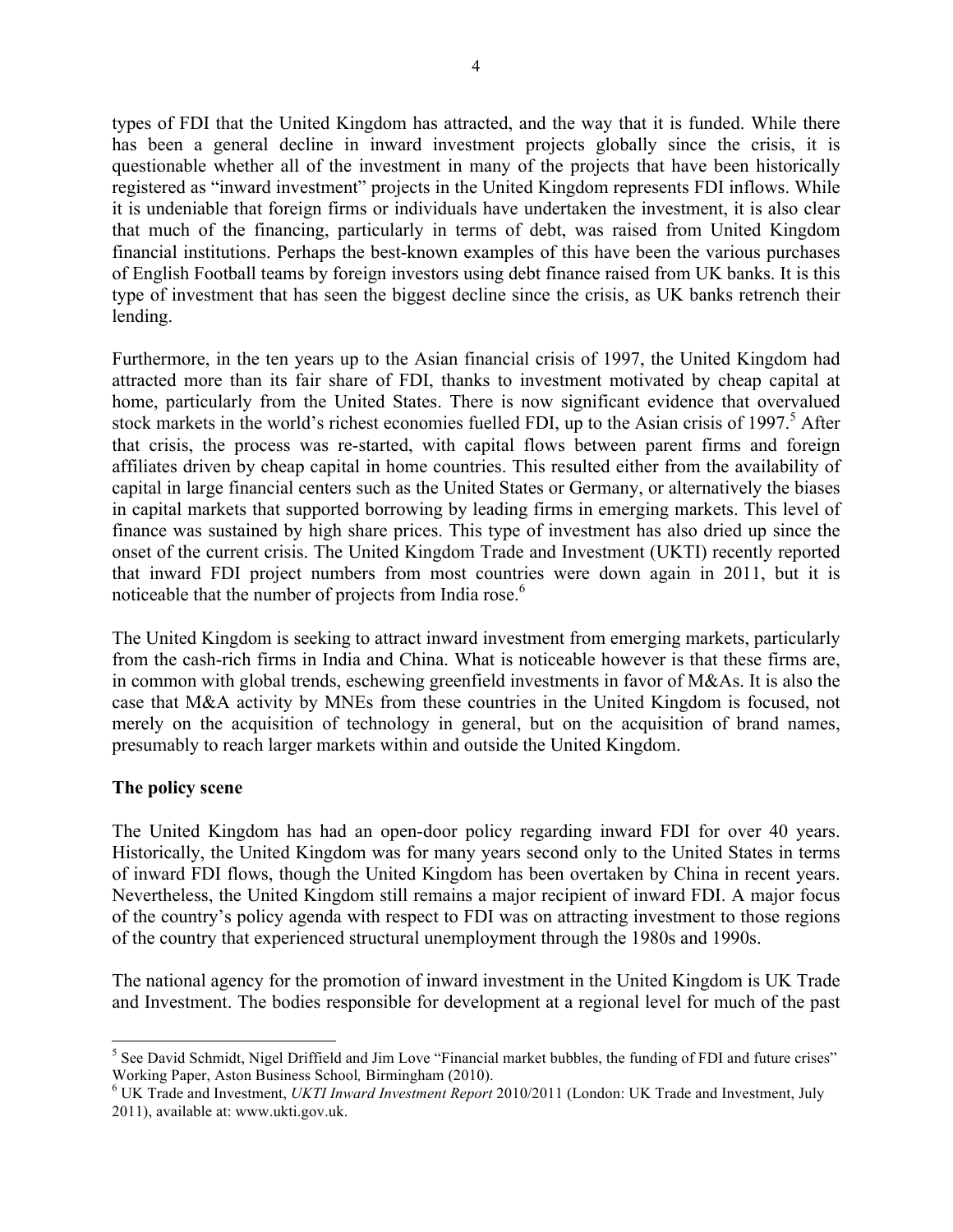30 years evolved into the Regional Development Agencies, which were created in their final form in 1999 (though most existed in similar form prior to this). In turn, they reported to the Department for Business Innovation and Skills (BIS, formally the Department for Trade and Industry, DTI). The Regional Development Agencies (RDAs) were the main agents for the promotion of inward investment at the local level until the announcement of their abolition in 2011; the agencies were closed down by the end of March 2012.<sup>7</sup> With the decentralization of industrial policy to RDAs, there was a good deal of inter-regional competition, not only for inward FDI, but also with RDAs seeking to retain the benefits from the investment they had received, in terms of buyer-supplier links, spillovers or technology transfer agreements within the host region. Typically, the marketing of regions for inward investment promotion has been better resourced in Wales, Scotland and Northern Ireland, which in part is reflected in their performance in attracting inward investment. This became synonymous with policies seeking to develop clusters of activity. Indeed, it could be argued that, for the United Kingdom, regional policy was synonymous with inward investment policy, where regions sought to attract inward investment, using EU regional policy funds, and UK Government Regional Selective Assistance to provide financial incentives.

For the British regions at least, the emphasis has been on using inward investment to (i) reduce structural unemployment; and (ii) to reduce inequalities, both intra-regionally and interregionally, by raising productivity through technology transfer and spillover effects. It is interesting to note that successive UK Governments and regional policy agencies have placed a heavy emphasis on the scope for inward investment to boost regional performance in this way, despite the fact that much of the evidence suggests that FDI projects that create large-scale employment typically do not involve much technology transfer, and vice versa.<sup>8</sup> This has led to concerns that, while the attraction of inward investors to peripheral regions of the UK has become a fundamental area of UK regional policy, it also makes regions particularly vulnerable to the repositioning of activities and supply chains by inward investors, particularly where that investment is not well embedded into the local economy.<sup>9</sup>

Since the announcement of the abolition of the RDAs in 2011, there is something of a vacuum, with the onus to develop strategies placed on Local Enterprise Partnerships made up of volunteers from the local business communities. These have in turn charged organizations with the role, which has historically been one of location marketing, to develop inward investment strategies. In practice, the demise of the RDAs means that the body responsible for IFDI promotion nationally, UKTI, is now the only policy body with respect to FDI in England, with some devolved powers to the other regions of the United Kingdom.

<sup>&</sup>lt;sup>7</sup> For further discussion of the inception of the English RDAs see <u>www.parliament.uk/briefing-papers/RP02-50.pdf</u>. For details of their demise see http://www.bis.gov.uk/policies/economic-development/englands-regionaldevelopment-agencies

 $\delta$  See Nigel Driffield, Jim Love and K.Taylor , "Productivity and labor demand effects of inward and outward FDI on UK industry," *The Manchester School* vol. 77 (2), (March 2009), pp 171-203. <sup>9</sup>

<sup>&</sup>lt;sup>9</sup> For a historical position analysis of this in the context of the United Kingdom, see Nigel Driffield and David Bailey, "Hymer and uneven development revisited: FDI and regional inequalities," *Contributions to Political Economy*, vol. 21 (1) (2002), pp. 55-69, and, Nigel Driffield and David Bailey, "Industrial policy, FDI and employment: still 'missing a strategy' *Journal of Competition, Industry and Trade*, vol.7 (3) (2007), pp. 189-211.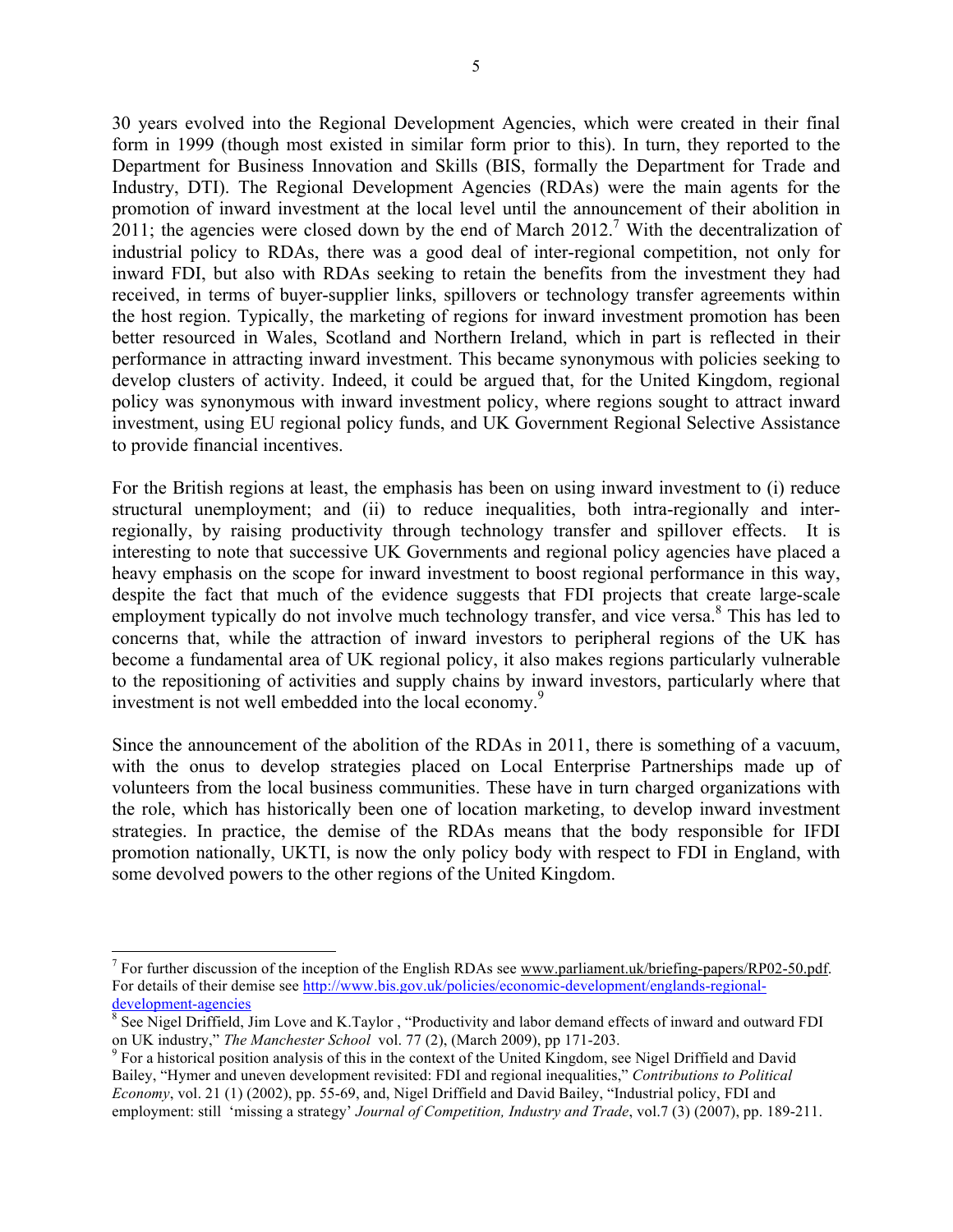The specific policy stance of the United Kingdom Government with respect to IFDI is outlined above; beyond that, it is important to note that successive Governments have sought to emphasize the "business friendly" aspect of policy. The World Bank declared the United Kingdom to be the best place in the EU and G8 to do business in 2011.<sup>10</sup> The only other policy setting relating to FDI that has been discussed in recent years has been the United Kingdom's membership of the Euro area, with businesses arguing that the country would become less appealing for inward investment were it to remain outside the Eurozone.<sup>11</sup> The debate on this issue has however died down since the Euro crisis.

#### **Conclusions**

There is a wide body of academic evidence that points to the beneficial effects that inward FDI has had on the United Kingdom.<sup>12</sup> While some of the findings are open to debate, such as the extent to which inward FDI generates technology or productivity spillovers for domestic firms, in general the findings are that inward FDI has generated new employment, protected existing employment and led to an increase in skill levels. While some issues surrounding this are still worthy of investigation -- such as employment substitution (the extent to which some jobs created by inward investors replace ones lost through increased competition in goods or labor markets), the extent to which multinational enterprises may reallocate resources away from the United Kingdom, or switch to foreign suppliers, impacting particularly on certain sectors or regions of the country, and the extent to which some employment is transitory, with firms being "footloose" -- overall the benefits far outweigh the costs.

Traditionally, FDI into the United Kingdom has come overwhelmingly from economies and sectors with a technological advantage over the corresponding UK sectors, and this is reflected in the effects that IFDI has. Technology differences matter much more than labor cost differences in terms of the effects of inward FDI, at least in an advanced economy such as the United Kingdom: acquiring technology through inward investment increases the demand for skilled labor, decreases demand for unskilled labor and produces positive spillovers to domestic productivity. More recently, the United Kingdom has attracted a higher proportion of its inward investment from industries and countries with lower unit labor costs than the UK equivalents, coupled with some evidence of a trend toward technology-sourcing FDI into the country. These

<sup>&</sup>lt;sup>10</sup> The World Bank and the International Finance Corporation, *Doing Business 2011: Making a Difference for Entrepreneurs* (Washington, D.C.: The World Bank, 2011), available at: www.worldbank.org.

<sup>&</sup>lt;sup>11</sup> See for example "Head to head: inward investment" in *BBC News*, July 3, 2000, available at:

http://news.bbc.co.uk/1/hi/business/817058.stm<br><sup>12</sup> See for example Nigel Driffield, Jim Love and Karl Taylor, "Productivity and labor demand effects of inward and outward foreign direct investment on UK industry," *op.cit.*; Sourafel Girma, and Katharine Wakelin, "Local productivity spillovers from foreign direct investment in the U.K. electronics industry," *Regional Science and Urban Economics*, vol. 37 (3) (2007) , pp. 399-412; Sourafel Girma, David Greenaway, Katharine Wakelin, "Wages, Productivity and Foreign Ownership in UK Manufacturing," *Scottish Journal of Political Economy*, vol. 48 (2001), pp. 119-33; R.I.D. Harris and C. Robinson, "The impact of foreign acquisitions on total factor productivity: plant level evidence from UK manufacturing 1987-1992," *Review of Economics and Statistics*, vol. 84 (3) (August 2002), pp. 562-568; J. Jones and C. Wren, *Foreign Direct Investment and the Regional Economy* (Aldershot: Ashgate, 2005).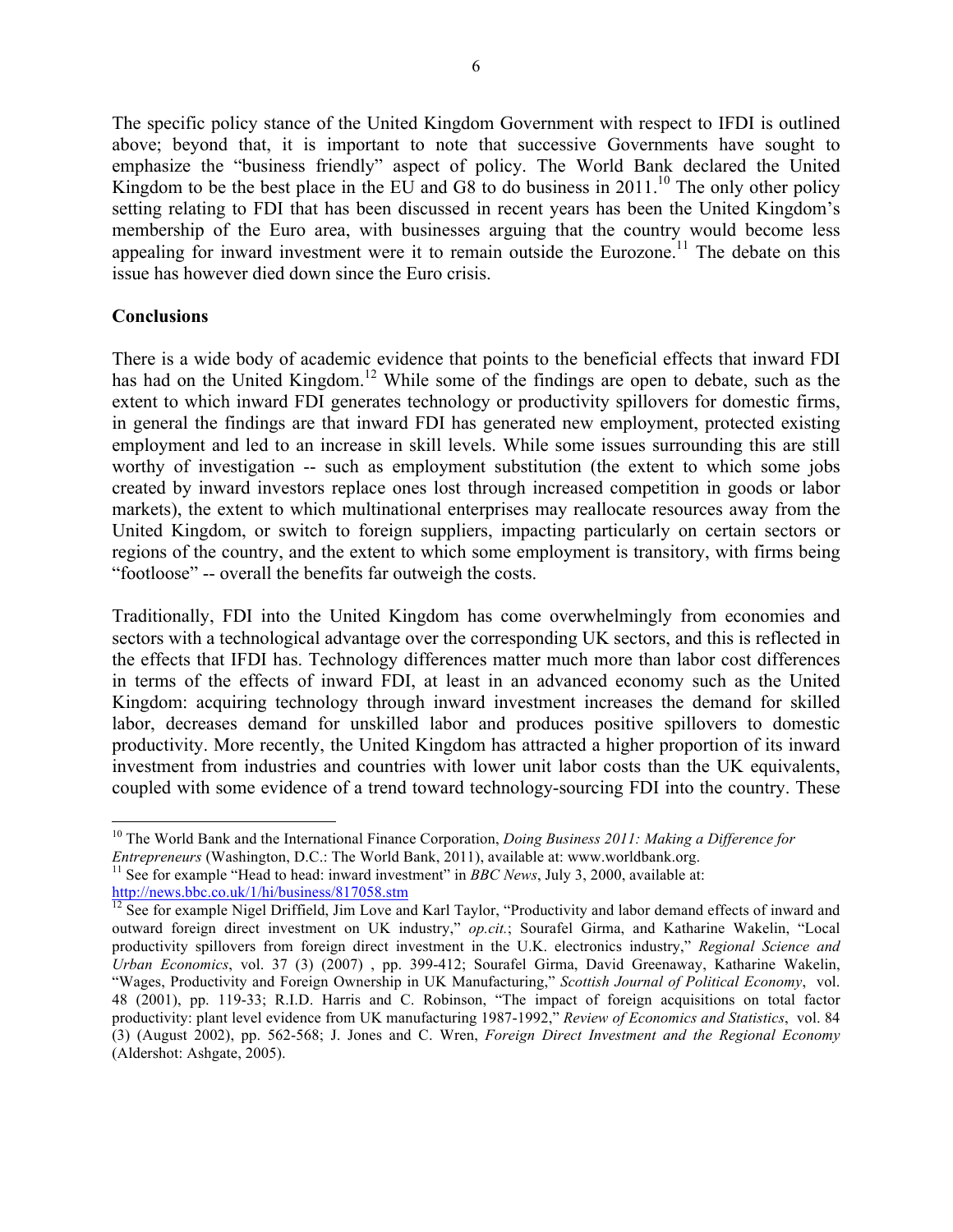factors suggest that the policy preoccupation with a flexible labor market as a major attractor of inward investment may be overstated.

There are also other specific events that are being used as vehicles to promote investment in the UK. London hosts the Olympics later in 2012, and there are a succession of large-scale transport infrastructure projects that are being marketed, not only as beneficial for business, but also as large-scale investment opportunities.

The United Kingdom remains an attractive location for inward investment for a number of reasons. Possibly the most important is the United Kingdom's flexible labor market and a relatively low minimum wage. The flexible labor market means that firms can adjust employment levels easier than in other parts of the EU-15, making expansion perhaps less risky in that country than elsewhere. This shows up in the latest UKTI figures, suggesting that there are three times as many expansions by inward investors as there are M&As by foreign firms in the United Kingdom.<sup>13</sup> Equally important, the United Kingdom has a low effective corporate tax rate, after considering investment allowances and support for investment in research and development.

### **Additional readings**

Driffield, N.L., M. Munday and A. Roberts, . "Inward investment, transactions linkages, and productivity spillovers," *Papers in Regional Science*, paper number 83 (2004), pp. 699-722.

Taylor, K. and N. Driffield. "Wage dispersion and the role of multinationals: Evidence from UK panel data," *Labour Economics*, vol. 12 (1)(2005), pp. 223–249.

Hart, M., N. Driffield, S. Roper, and K. Mole, "Evaluation of regional selective assistance (RSA) and its successor, selective finance for investment in England (SFIE*)*," BERR occasional paper number 2, United Kingdom Department for Business, Enterprise and Regulatory Reform (March 2008).

M. Hart, N. Driffield, S. Roper, and K. Mole, "Evaluation of regional selective assistance (RSA), in Scotland 2000-2004," Scottish Executive Social Research, Edinburgh (2008).

N. Driffield and J. Love, "Linking FDI motivation and host economy productivity effects: conceptual and empirical analysis," *Journal of International Business Studies*, vol. 38 (3**)** (2007), pp 460-473.

*Useful websites*

<sup>13</sup> UK Trade and Industry, *UKTI Inward Investment Report, 2010/2011*, *op. cit.*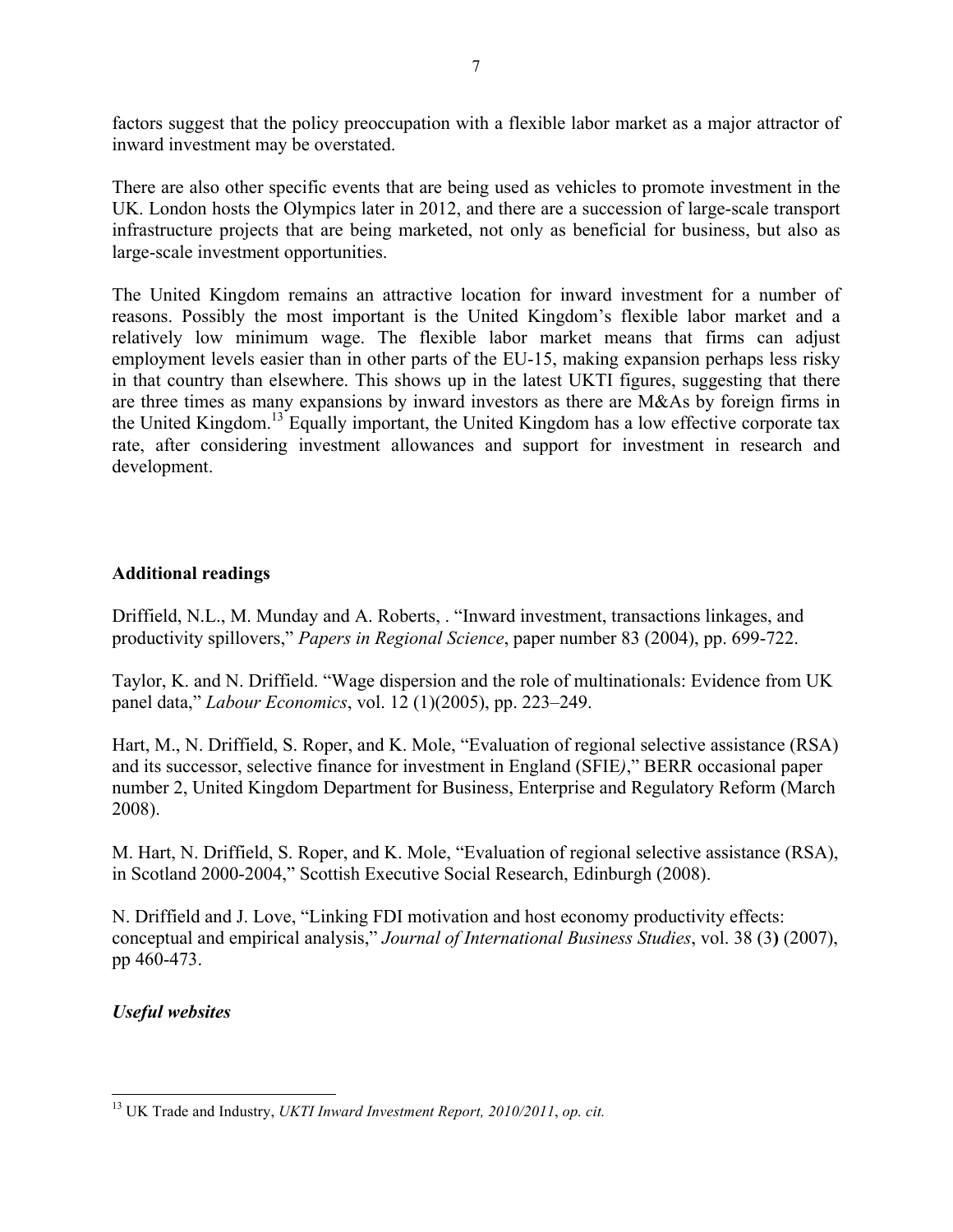Department of Business, Innovation and Skills, United Kingdom, available at: http://www.bis.gov.uk/

"Who really gains from inward investment? A national and regional analysis" (research project), available at: http://esrc.ac.uk/my-esrc/Grants/RES-000-22-0468/read:

Investment Promotion Agencies' listing portal, by region, United Kingdom, available at: http://www.locations4business.com/europe/uk/

NESTA (National Endowment for Science, Technology and the Arts), United Kingdom, available at: http://www.nesta.org.uk

UKTI, "The UK economy at a glance," UKTI information sheet (UKTI: 2011), United Kingdom, available at: http://www.ukti.gov.uk/

UKTI, *UK Inward Investment Report 2010/11* (UKTI: 2011), United Kingdom, available at: http://www.ukti.gov.uk/

UK Statistics, United Kingdom, available at: http://www.statistics.gov.uk/hub/index.html

\* \* \* \* \*

Copyright © Columbia University in the City of New York. The material in this *Profile* may be reprinted if accompanied by the following acknowledgment: Nigel Driffield, Sandra Lancheros, Yama Temouri, and Ying Zhou "Inward FDI in the United Kingdom and its policy context," *Columbia FDI Profiles,* (ISSN: 2159-2268), July 16, 2012*.* Reprinted with permission from the Vale Columbia Center on Sustainable International Investment (www.vcc.columbia.edu).

*A copy should kindly be sent to the Vale Columbia Center at*  $\text{vcc@law.columbia.edu}$ *.* 

For further information please contact: Vale Columbia Center on Sustainable International Investment, Ana-María Poveda Garcés, ap2817@caa.columbia.edu.

The Vale Columbia Center on Sustainable International Investment (VCC), led by Lisa Sachs, is a joint center of Columbia Law School and The Earth Institute at Columbia University. It is a leading forum on issues related to foreign direct investment (FDI), paying special attention to the impact of such investment on sustainable development. Its objectives are to analyze important topical policy-oriented issues related to FDI and to develop and disseminate practical approaches and solutions (www.vcc.columbia.edu).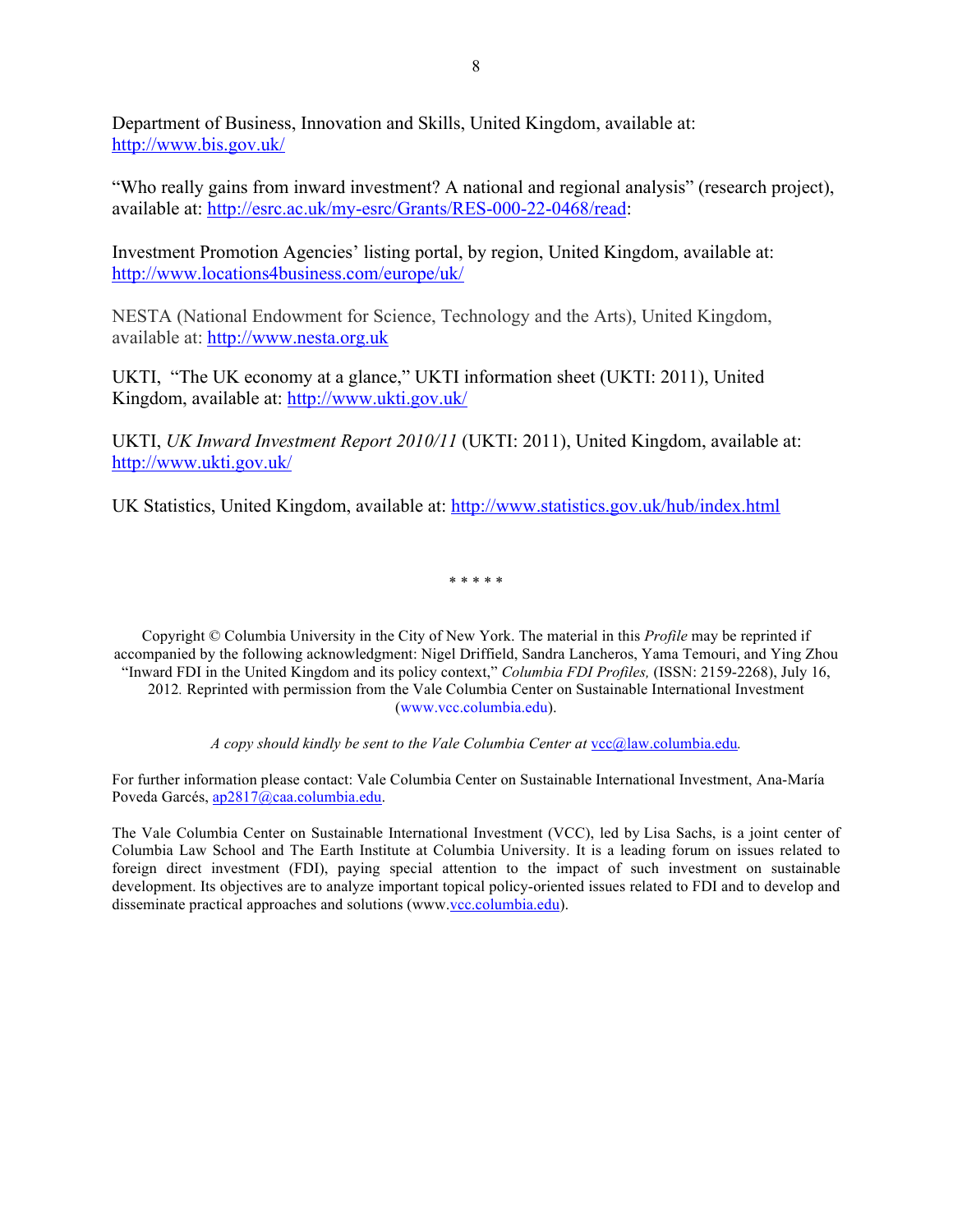#### **Statistical annex**

| (US\$ billion)       |                      |       |       |       |       |       |       |       |       |       |       |       |
|----------------------|----------------------|-------|-------|-------|-------|-------|-------|-------|-------|-------|-------|-------|
| <b>Economy</b>       | 2000                 | 2001  | 2002  | 2003  | 2004  | 2005  | 2006  | 2007  | 2008  | 2009  | 2010  | 2011  |
| United Kingdom       | 444                  | 503   | 488   | 555   | 666   | 888   | 1,069 | 1,242 | 1,245 | 1,067 | 1,131 | 1,199 |
| Memorandum:          |                      |       |       |       |       |       |       |       |       |       |       |       |
|                      | comparator economies |       |       |       |       |       |       |       |       |       |       |       |
| <b>United States</b> | 2,783                | 2,560 | 2.022 | 2,455 | 2.717 | 2,818 | 3,293 | 3,551 | 2.487 | 3,027 | 3,451 | 3,509 |
| France               | 391                  | 385   | 441   | 653   | 868   | 889   | 1,107 | 1260  | 921   | 1,133 | 1.008 | 964   |
| Germany              | 272                  | 272   | 298   | 395   | 512   | 476   | 592   | 696   | 668   | 677   | 674   | 714   |
| Japan                | 50                   | 50    | 78    | 90    | 97    | 101   | 108   | 133   | 203   | 200   | 215   | 226   |

#### **Annex table 1. United Kingdom: inward FDI stock, 2000-2010 <sup>a</sup>**

*Source:* Data for 2009 and 2010 for the United Kingdom are from the Office for National Statistics (ONS), United Kingdom, "Foreign direct investment involving UK companies, 2010" in *Statistical Bulletin*; data for 2000-2008 are from ONS, "Business monitor MA4: foreign direct investment, 2009," available at: www.statistics.gov.uk.

Figures in the *Statistical Bulletin* and the *Business Monitor MA4* are based on annual surveys of business. The Bank of England collects information for the banking sector, and the ONS surveys other sectors. The banking surveys collect information from all banks. Other sector surveys are based on samples only.

(Data converted from British pounds sterling to US dollars using end of the year exchange rates (US\$ 1.00 = GB£ 0.67 for 2000, US\$ 1.00 = GB£ 0.70 for 2001, US\$ 1.00 = GB£ 0.62 for 2002, US\$ 1.00 = GB£ 0.56 for 2003, US\$ 1.00 = GB£ 0.52 for 2004, US\$ 1.00 = GB£ 0.58 for 2005, US\$ 1.00 = GB£ 0.51 for 2006, US\$ 1.00 = GB£ 0.50 for 2007, US\$ 1.00  $=$  GB\$ 0.69 for 2008, US\$ 1.00 = GB£ 0.62 for 2009, and US\$ 1.00 = GB£ 0.65 for 2010) from the International Monetary Fund, available at:

http://www.imf.org/external/np/fin/data/param\_rms\_mth.aspx.)

Data for comparator economies for 2000-2010 are from UNCTAD, *World Investment Report 2010: Transnational Corporations, Agricultural Production and Development* (New York and Geneva: United Nations, 2010), pp. 191-194, and UNCTAD's FDI/TNC database, available at: www.unctad.org/fdistatistics.

Data for 2011 for the United Kingdom as well as the comparator economies are from UNCTAD, *World Investment Report 2012: Towards a New Generation of Investment Policies* (New York and Geneva: United Nations), annex table I. 2).

*Note:* The UK Offshore Islands consisting of the Channel Islands (Guernsey and Jersey) and the Isle of Man are excluded from the definition of the economic territory of the United Kingdom from 1997 onwards.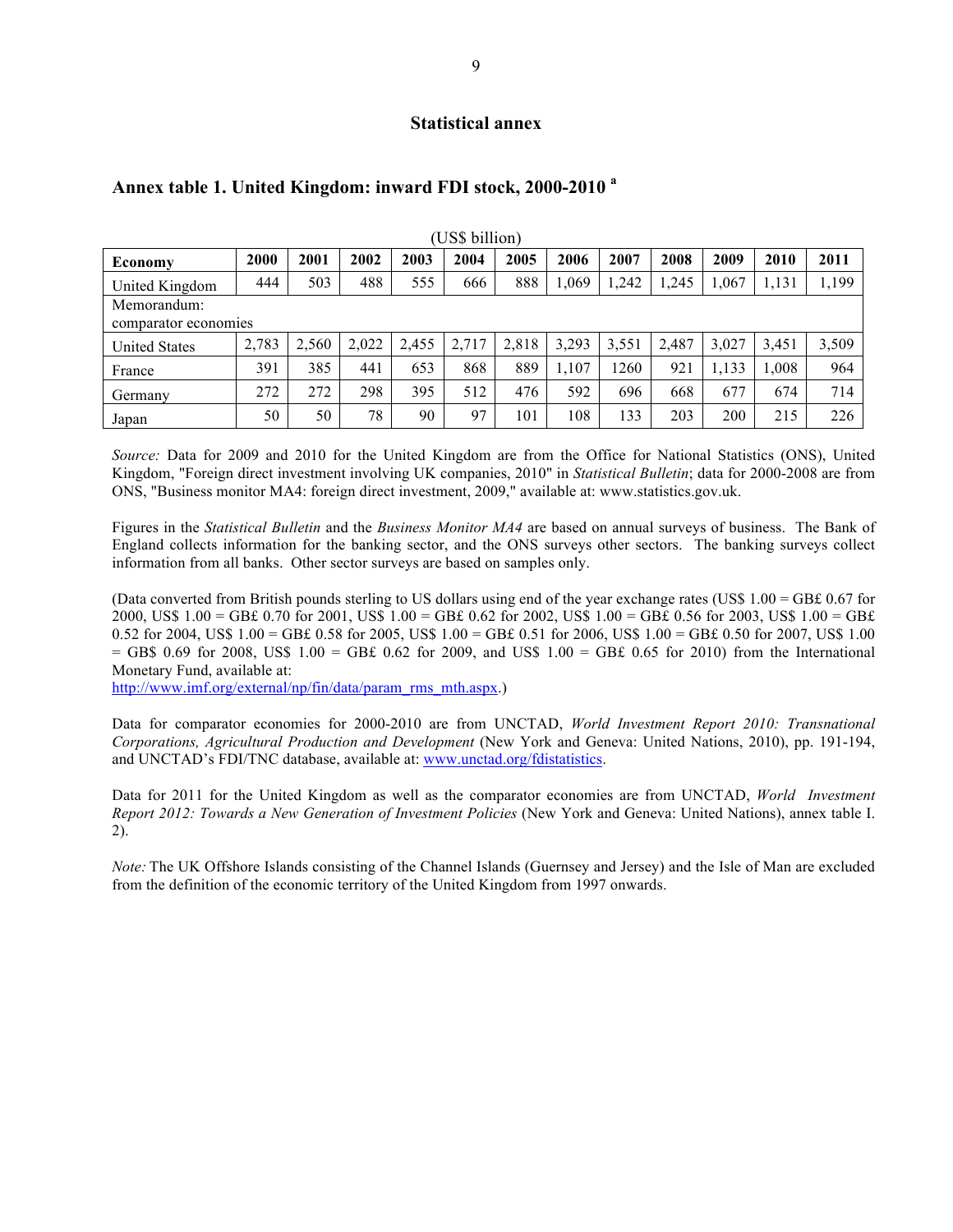| (US\$ billion)                      |       |       |      |      |         |       |        |       |       |       |        |        |
|-------------------------------------|-------|-------|------|------|---------|-------|--------|-------|-------|-------|--------|--------|
| Economy                             | 2000  | 2001  | 2002 | 2003 | 2004    | 2005  | 2006   | 2007  | 2008  | 2009  | 2010   | 2011   |
| United Kingdom                      | 118.9 | 52.6  | 24.1 | 16.8 | 56.0    | 193.8 | 156.4  | 186.5 | 90.6  | 76.7  | 50.7   | 53.9   |
| Memorandum:<br>comparator economies |       |       |      |      |         |       |        |       |       |       |        |        |
| <b>United States</b>                | 314.0 | 159.5 | 74.5 | 53.1 | 135.8   | 104.8 | 237.1  | 216.0 | 306.4 | 152.9 | 228.2  | 226.9  |
| China                               | 40.7  | 46.9  | 52.7 | 53.5 | 60.6    | 72.4  | 72.7   | 83.5  | 108.3 | 95.0  | 105.7  | 124.0  |
| France                              | 43.3  | 50.5  | 49.0 | 42.5 | 32.6    | 84.9  | 71.8   | 96.2  | 64.2  | 34.0  | 33.9   | 40.9   |
| Germany                             | 198.3 | 26.4  | 53.5 | 32.4 | $-10.2$ | 47.4  | 55.6   | 80.2  | 4.2   | 37.6  | 46.1   | 40.4   |
| Japan                               | 8.3   | 6.2   | 9.2  | 6.3  | 7.8     | 2.8   | $-6.5$ | 22.5  | 24.4  | 11.9  | $-1.3$ | $-1.8$ |

#### **Annex table 2. United Kingdom: inward FDI flows, 2000-2011**

*Source*: For the United Kingdom between 2000 and 2010, Office for National Statistics (ONS), "Foreign direct investment involving UK companies, 2010" in *Statistical Bulletin*, and *Business Monitor MA4: Foreign Direct Investment, 2009*, available at: www.statistics.gov.uk

Figures in the *Statistical Bulletin* and the *Business Monitor MA4* are based on annual surveys of business. The Bank of England collects information for the banking sector and the ONS surveys other sectors. The banking surveys collect information from all banks. Other sector surveys are based on samples only.

**(**Data converted from British pounds sterling to US dollars using end-of- the- year exchange rates (US\$ 1.00 = GB£ 0.67 for 2000, US\$  $1.00 = GBE 0.70$  for 2001, US\$  $1.00 = GBE 0.62$  for 2002, US\$  $1.00 = GBE 0.56$  for 2003, US\$ 1.00 = GB£ 0.52 for 2004, US\$ 1.00 = GB£ 0.58 for 2005, US\$ 1.00 = GB£ 0.51 for 2006, US\$ 1.00 = GB£ 0.50 for 2007, US\$ 1.00 = GB\$ 0.69 for 2008, US\$ 1.00 = GB£ 0.62 for 2009, and US\$ 1.00 = GB£ 0.65 for 2010) from the International Monetary Fund, available at: http://www.imf.org/external/np/fin/data/param\_rms\_mth.aspx). For comparator economies, data for 2000-2011 are from UNCTAD's FDI/TNC database, available at: www.unctad.org/fdistatistics

Data for 2011 for the United Kingdom as well as the comparator economies are from UNCTAD, *World Investment Report 2012: Towards a New Generation of Investment Policies* (New York and Geneva: United Nations), annex table I. 1).

*Note:* The UK Offshore Islands consisting of the Channel Islands (Guernsey and Jersey) and the Isle of Man are excluded from the definition of the economic territory of the United Kingdom from 1997 onwards.

<sup>a</sup> The UK FDI inflow data are collected and published on a net basis. UNCTAD data on FDI inflows for the comparator countries and for the United Kingdom inflows in 2011 are also on a net basis.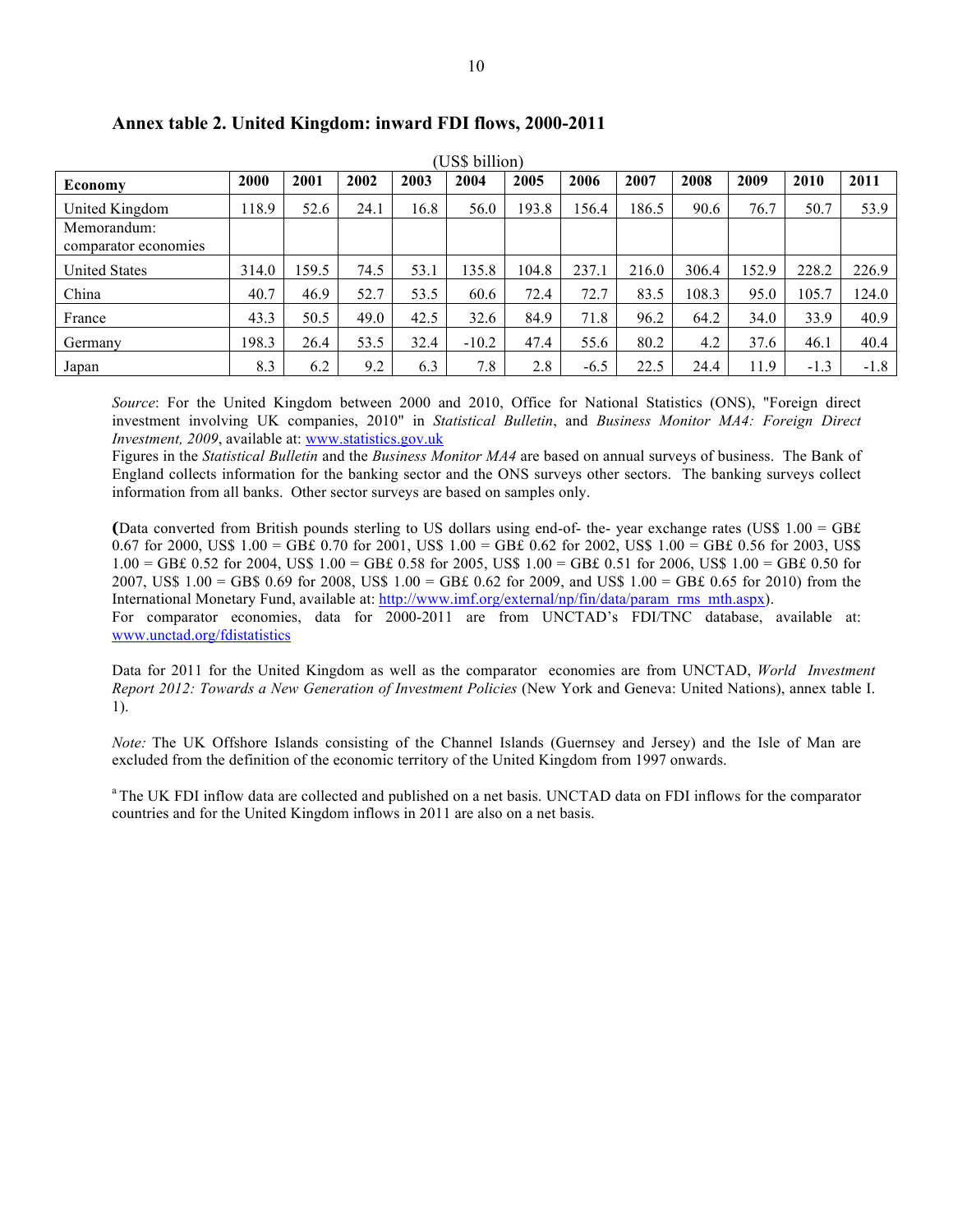| Sector/industry                              | 2000  | 2008  | 2010   |
|----------------------------------------------|-------|-------|--------|
| <b>All sectors/industries</b>                | 438.6 | 905.7 | 1064.9 |
| Primary                                      | 39.0  | 126.8 | 134.5  |
| Agriculture, forestry and fishing            | 0.2   | 1.3   | 3.2    |
| Mining and quarrying (including<br>oil/gas)  | 38.8  | 125.4 | 131.3  |
| Secondary                                    | 104.1 | 189.5 | 241.3  |
| Food products                                | 9.5   | 46.1  | 61.3   |
| Textile and wood, printing and<br>publishing | 24.4  | 14.8  | 8.9    |
| Chemical, plastic and fuel products          | 21.4  | 52.1  | 46.9   |
| Metal and mechanical products                | 16.2  | 20.6  | 24.5   |
| Office, IT and communications<br>equipment   | 10.6  | 13.3  | 23.7   |
| Transport equipment                          | 11.6  | 15.2  | 22.9   |
| Other manufacturing                          | 10.5  | 27.5  | 53.1   |
| <b>Services</b>                              | 295.5 | 589.4 | 689.2  |
| Electricity, gas and water                   | 17.6  | 36.6  | 56.1   |
| Construction                                 | 2.7   | 12.8  | 7.6    |
| Retail/ wholesale trade and repairs          | 45.1  | 117.2 | 100.5  |
| Transport and communications                 | 81.8  | 125.0 | 181.6  |
| Financial services                           | 89.5  | 208.7 | 257.6  |
| Other services                               | 58.7  | 89.0  | 85.8   |

**Annex table 3. United Kingdom: sectoral distribution of inward FDI stock, 2000, 2008 and 2010** (US\$ billion)

*Source*: Office for National Statistics, United Kingdom, *Business Monitor MA4: Foreign Direct Investment 2002*, and *Business Monitor MA4: Foreign Direct Investment 2008*, available online at http://www.ons.gov.uk (Data converted from British pounds sterling to US dollars using end of the year exchange rates of (US\$ 1.00 = GB£ 0.67 for 2000, and US\$ 1.00 = GB£ 0.65 for 2010) from the International Monetary Fund, available at: http://www.imf.org/external/np/fin/data/param\_rms\_mth.aspx).

#### *Notes:*

The UK Offshore Islands consisting of the Channel Islands (Guernsey and Jersey) and the Isle of Man are excluded from the definition of the economic territory of the United Kingdom from 1997 onwards.

The figures show the book value of net liabilities at year-end.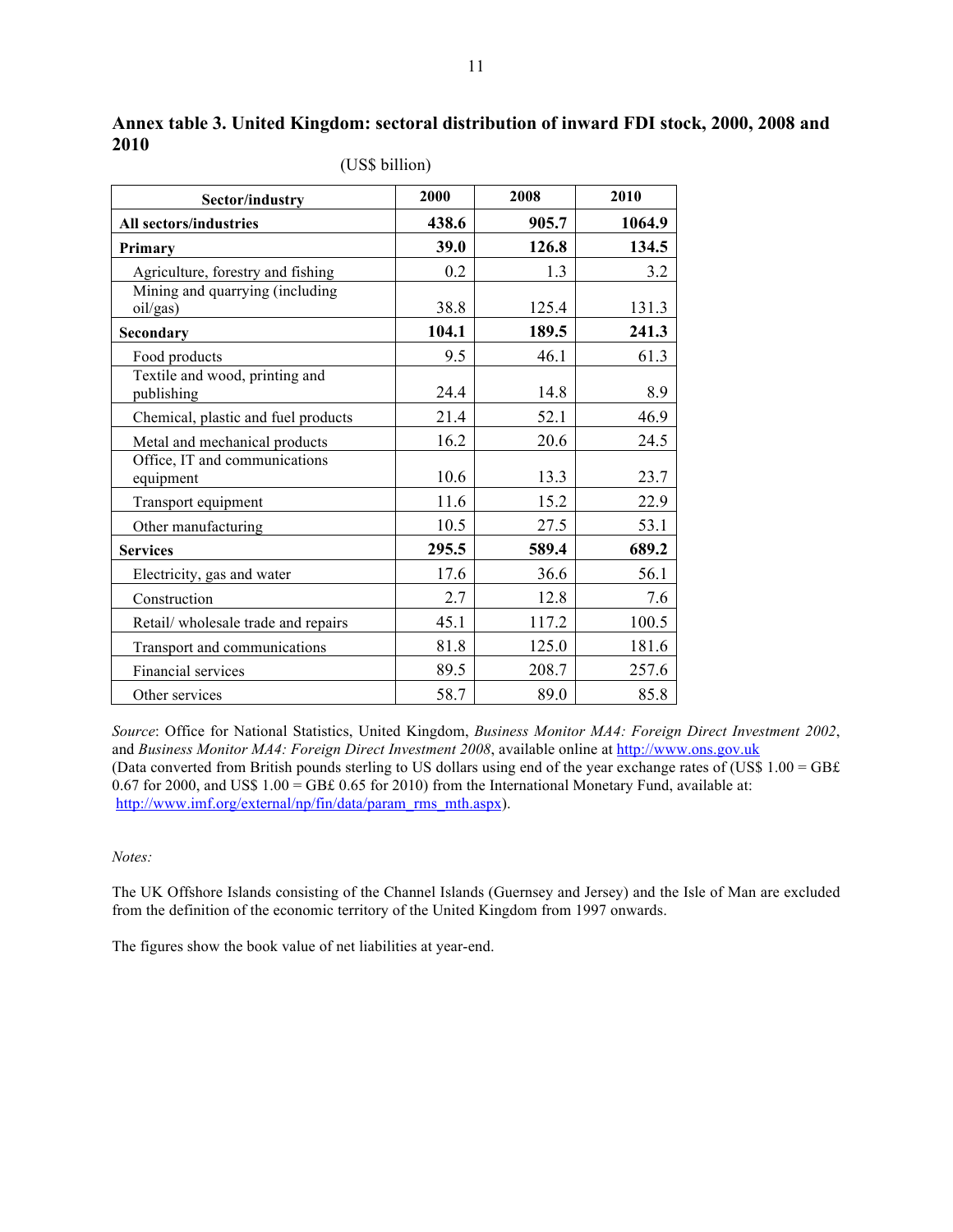|                               | (US\$ billion) |         |  |  |  |  |  |
|-------------------------------|----------------|---------|--|--|--|--|--|
| Economy                       | 2000           | 2010    |  |  |  |  |  |
| World                         | 443.9          | 1,133.9 |  |  |  |  |  |
| <b>Europe</b>                 | 226.8          | 662.7   |  |  |  |  |  |
| <b>European Union</b>         | 206.8          | 564.0   |  |  |  |  |  |
| Austria                       | 0.9            | 1.7     |  |  |  |  |  |
| Belgium                       | 3.3            | 11.9    |  |  |  |  |  |
| Cyprus                        | 0.2            | 3.6     |  |  |  |  |  |
| Denmark                       | 4.2            | 7.0     |  |  |  |  |  |
| Finland                       | 1.6            | 1.1     |  |  |  |  |  |
| France                        | 73.9           | 105.1   |  |  |  |  |  |
| Germany                       | 39.5           | 78.5    |  |  |  |  |  |
| Greece                        | n.a.           | 1.0     |  |  |  |  |  |
| Hungary                       | 0.0            | 0.0     |  |  |  |  |  |
| Irish Republic                | 5.2            | 15.2    |  |  |  |  |  |
| Italy                         | 3.6            | 6.2     |  |  |  |  |  |
| Luxembourg                    | 2.8            | 101.0   |  |  |  |  |  |
| Malta                         | 0.0            | 0.2     |  |  |  |  |  |
| Netherlands                   | 62.8           | 177.8   |  |  |  |  |  |
| Poland                        | 0.1            | 0.0     |  |  |  |  |  |
| Portugal                      | 0.3            | 1.4     |  |  |  |  |  |
| Spain                         | 0.7            | 47.3    |  |  |  |  |  |
| Sweden                        | 5.9            | 4.9     |  |  |  |  |  |
| <b>Other developed Europe</b> | 15.0           | 54.0    |  |  |  |  |  |
| Norway                        | 1.3            | 2.7     |  |  |  |  |  |
| Switzerland                   | 13.7           | 51.3    |  |  |  |  |  |
| <b>North America</b>          | 166.9          | 337.4   |  |  |  |  |  |
| Canada                        | 14.1           | 27.1    |  |  |  |  |  |
| <b>United States</b>          | 152.9          | 310.4   |  |  |  |  |  |
| Other developed economies     | n.a.           | n.a.    |  |  |  |  |  |
| Australia                     | 14.9           | 14.7    |  |  |  |  |  |
| Japan                         | 15.9           | 42.5    |  |  |  |  |  |
| New Zealand                   | 1.2            | 0.4     |  |  |  |  |  |
| <b>Developing economies</b>   | n.a.           | n.a.    |  |  |  |  |  |
| Africa                        | 2.0            | 2.4     |  |  |  |  |  |
| South Africa                  | 1.5            | 0.9     |  |  |  |  |  |
| Asia                          | 11.1           | 41.9    |  |  |  |  |  |
| <b>Other Asian economies</b>  | 9.0            | 35.4    |  |  |  |  |  |
| China                         | 0.1            | 0.6     |  |  |  |  |  |
| Hong Kong (China)             | n.a.           | 15.0    |  |  |  |  |  |

**Annex table 4. United Kingdom: geographical distribution of inward FDI stock, 2000, 2010**<sup>a</sup>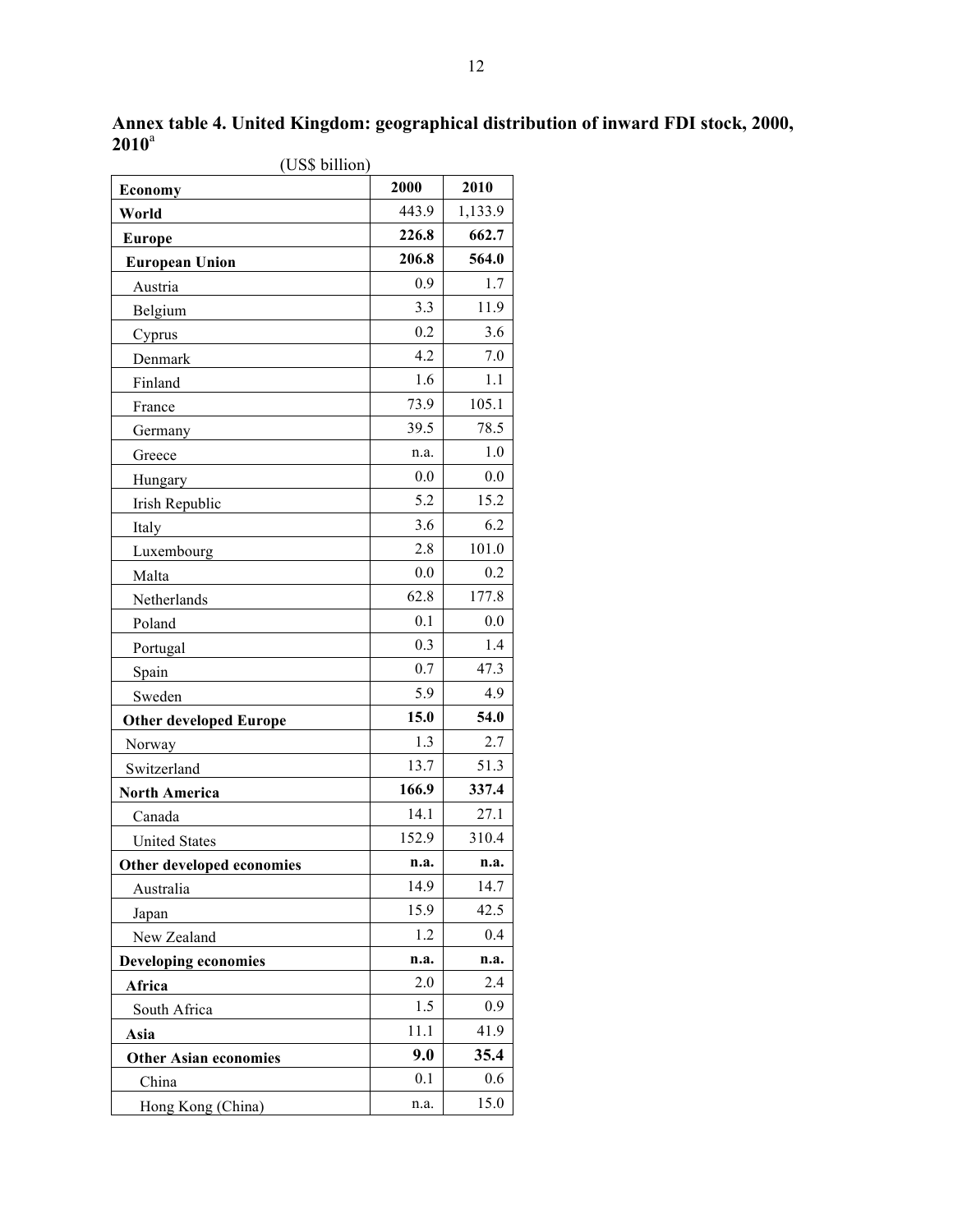| India                           | 0.3                 | 43   |
|---------------------------------|---------------------|------|
| Singapore                       | 2.5                 | 97   |
| Korea (Rep. of)                 | $-0.4^{\mathrm{b}}$ | 45   |
| <b>Middle East countries</b>    | 2.1                 | 6.5  |
| <b>Other European economies</b> | 4.8                 | 43.1 |
| Russia                          | n.a.                |      |

*Source:* Office for National Statistics, United Kingdom*, Foreign Direct Investment involving UK companies 2010, Business Monitor MA4 Foreign Direct Investment 2008, available at: http://www.ons.gov.uk/ons* (Data converted from British pounds sterling to US dollars using end of the year exchange rates of (US\$ 1.00 = GB£ 0.67 for 2000, and US\$ 1.00 = GB£ 0.65 for 2010) from the International Monetary Fund, available at: http://www.imf.org/external/np/fin/data/param\_rms\_mth.aspx).

*Note:* The figures show the book value of net liabilities at year-end.

a. Data for the UK Offshore Islands are not included. The UK Offshore Islands consist of the Channel Islands (Jersey and Guernsey) and the Isle of Man, excluded from the definition of the economic territory of the United Kingdom from 1997 onwards.

<sup>b</sup> The negative sign before the value shown indicates a net disinvestment from the United Kingdom.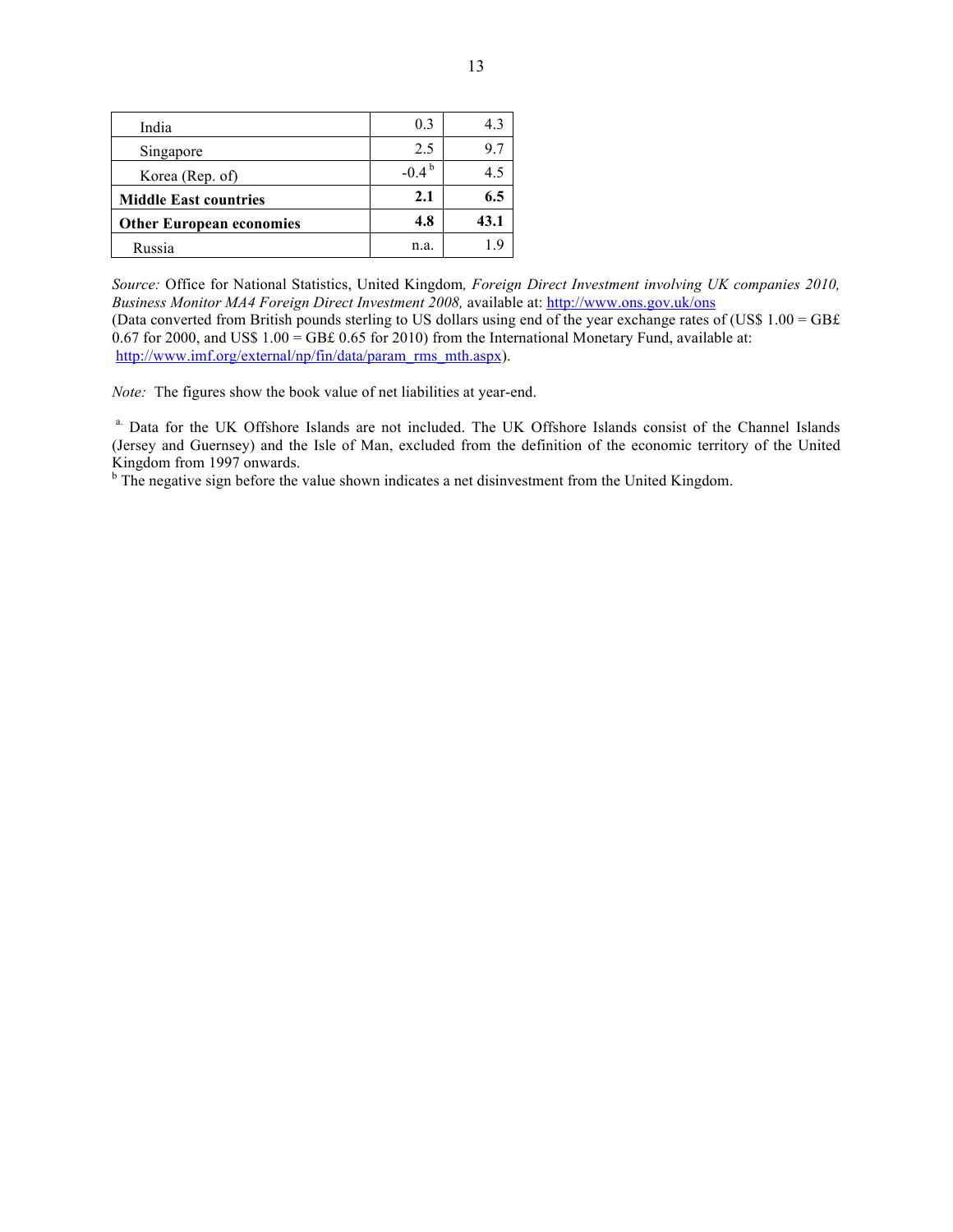#### **Annex table 5. United Kingdom: principal foreign affiliates in non-financial and financial industries of the economy, ranked by total assets, 2010**

| Rank           | Name                                 | Industry                                     | <b>Total assets</b> |
|----------------|--------------------------------------|----------------------------------------------|---------------------|
|                |                                      |                                              | (US\$ billion)      |
|                |                                      | Affiliates in non-financial industries       |                     |
| 1              | <b>Hanson Quarry Products</b>        | Mining and quarrying                         | 81.1                |
| $\overline{2}$ | Telefonica UK Limited                | Information and communication                | 21.5                |
| 3              | Heathrow Airport Limited             | Transportation and storage                   | 19.8                |
| 4              | <b>EDF Energy Nuclear Generation</b> | Electricity, gas, steam and air conditioning | 18.2                |
|                | Limited                              | supply                                       |                     |
| 5              | <b>ASDA Stores Limited</b>           | Wholesale and retail trade                   | 12.8                |
| 6              | <b>Credit Susse BG Strategy</b>      | Real estate                                  | 9.0                 |
|                | Investment (UK)                      |                                              |                     |
| $\overline{7}$ | <b>RWE Npower PLC</b>                | Electricity, gas, steam and air conditioning | 8.8                 |
|                |                                      | supply                                       |                     |
| 8              | Chivas Brothers Limited              | Manufacturing                                | 8.1                 |
| 9              | <b>Pfizer Limited</b>                | Wholesale and retail trade                   | 7.9                 |
| 10             | <b>ESSO</b> Exploration              | Mining and quarrying                         | 7.4                 |
|                |                                      | <b>Affiliates in financial industries</b>    |                     |
| 1              | Goldman Sachs International.         | Bank                                         | 750.7               |
| 2              | Merrill Lynch International          | Bank                                         | 325.9               |
| 3              | JP Morgan Securities Ltd             | Bank                                         | 294.0               |
| 4              | Citigroup Global Markets Limited     | Bank                                         | 265.7               |
| 5              | <b>UBS</b> Limited                   | Bank                                         | 255.2               |
| 6              | <b>Blackrock Asset Management</b>    | Mutual and pension fund                      | 116.5               |
|                | Pension Limited                      |                                              |                     |
| $\overline{7}$ | <b>UDS</b>                           | Financial and insurance                      | 67.3                |
| 8              | RBC Europe Limited                   | Bank                                         | 65.9                |
| 9              | Zurich Assurance Ltd                 | Insurance                                    | 61.5                |
| 10             | Hanson Overseas Holdings Ltd         | Financial and insurance                      | 61.3                |

*Source:* Orbis Company information, Bureau van Dijk, available at: https://orbis2.bvdep.com

(Data converted from British pounds sterling to US dollars using end-of the year exchange rate of (US\$  $1.00 = GBE$ ) 0.65) from the International Monetary Fund, available at:

http://www.imf.org/external/np/fin/data/param\_rms\_mth.aspx).

*Note:* The UK Offshore Islands consisting of the Channel Islands (Guernsey and Jersey) and the Isle of Man are excluded from the definition of the economic territory of the United Kingdom from 1997 onwards.

<sup>a.</sup> Industry categorization according to NACE Rev. 2 from Eurostat, available at: http://epp.eurostat.ec.europa.eu/portal/page/portal/product\_details/publication?p\_product\_code=KS-RA-07-015.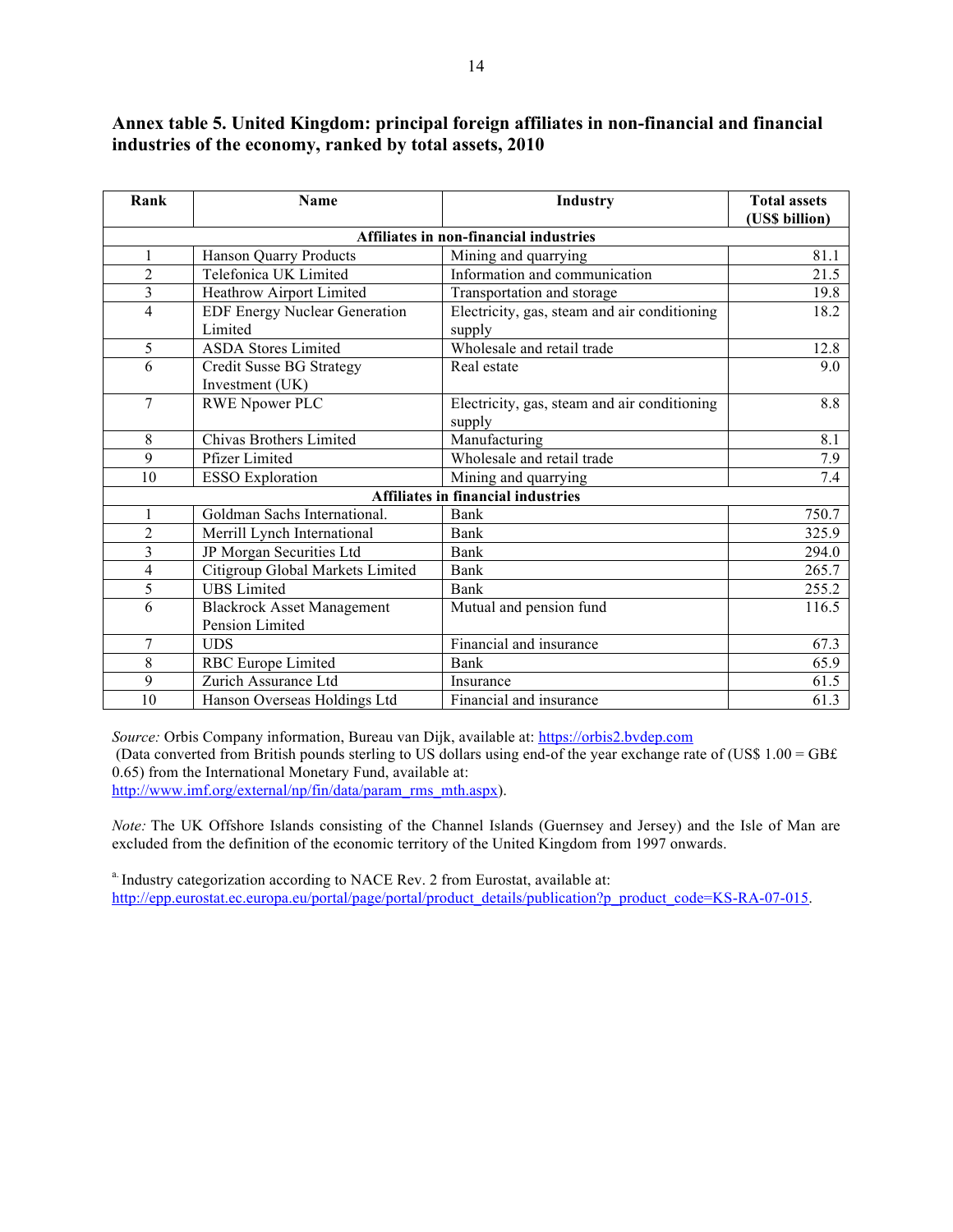| Year | <b>Acquiring company</b>               | Home economy                     | <b>Target company</b>                        | <b>Target industry</b>                                    | <b>Shares</b><br>acquired<br>(%) | Estimated/<br>announced<br>transaction<br>value (US\$<br>million) |
|------|----------------------------------------|----------------------------------|----------------------------------------------|-----------------------------------------------------------|----------------------------------|-------------------------------------------------------------------|
| 2010 | Kraft Foods Inc                        | <b>United States</b>             | Cadbury PLC                                  | Confectionery<br>products                                 | 100                              | 18,768.5                                                          |
|      |                                        | Hong Kong                        |                                              |                                                           |                                  |                                                                   |
| 2010 | <b>Investor Group</b>                  | (China)                          | EDF Energy-PLC                               | Electric services                                         | 100                              | 9,056.4                                                           |
| 2010 | Pinafore Acquisitions<br>Ltd           | Canada                           | Tomkins PLC                                  | Mechanical power<br>transmission<br>equipment             | 100                              | 4,380.4                                                           |
|      |                                        |                                  |                                              |                                                           |                                  |                                                                   |
| 2010 | <b>Investor Group</b>                  | <b>United States</b>             | RBS WorldPay<br>Dana Petroleum               | Depository banking<br>Crude petroleum and                 | 80                               | 3,018.7                                                           |
| 2010 | <b>KNOC</b>                            | Korea (Rep. of)                  | <b>PLC</b>                                   | natural gas                                               | 100                              | 2,570.8                                                           |
| 2010 | Deutsche Bahn AG                       | Germany                          | Arriva PLC                                   | Local bus charter<br>service                              | 100                              | 2,426.1                                                           |
| 2010 | Qatar Holding LLC                      | Qatar                            | Harrods                                      | Clothing and<br>accessory stores                          | 100                              | 2,227.1                                                           |
| 2010 | JPMorgan Chase & Co                    | <b>United States</b>             | JPMorgan Cazenove<br>Ltd                     | Security brokers,<br>dealers, and flotation<br>companies  | 50                               | 1,665.5                                                           |
| 2010 | JPMorgan Chase & Co                    | <b>United States</b>             | <b>RBS</b> Sempra<br>Commodities LLP-<br>Ops | Commodity contracts<br>brokers and dealers                | 100                              | 1,600.0                                                           |
| 2009 | Thomson Reuters Corp                   | <b>United States</b>             | Thomson Reuters<br><b>PLC</b>                | Information retrieval<br>services                         | 100                              | 4,938.4                                                           |
| 2009 | Global Infrastructure<br>Partners      | <b>United States</b>             | London Gatwick<br>Airport Ltd                | Airports and terminal<br>services                         | 100                              | 2,473.5                                                           |
| 2009 | <b>Blackstone Group LP</b>             | <b>United States</b>             | <b>British Land Co</b><br>PLC-Broadgate      | Operators of non-<br>residential buildings                | 50                               | 1,749.8                                                           |
| 2009 | Watson<br>Pharmaceuticals Inc          | <b>United States</b>             | The Arrow Group                              | Pharmaceutical<br>preparations                            | 100                              | 1,737.5                                                           |
| 2009 | Mitsubishi Rayon Co<br>Ltd             | Japan                            | Lucite International<br>Ltd                  | Plastics materials and<br>synthetic resins                | 100                              | 1,600.0                                                           |
| 2009 | <b>Investor Group</b>                  | Qatar                            | Songbird Estates<br><b>PLC</b>               | Land sub-dividers and<br>developers, except<br>cemeteries | n.a.                             | 1,456.2                                                           |
| 2009 | <b>Liberty Acquisition</b><br>Holdings | <b>British Virgin</b><br>Islands | Pearl Group Ltd                              | Life insurance                                            | 100                              | 1,169.4                                                           |
| 2009 | OAO Gazprom Neft                       | Russia                           | Sibir Energy PLC                             | Crude petroleum and<br>natural gas                        | 33                               | 1,000.6                                                           |
| 2009 | Protium Finance LP                     | Cayman Islands                   | <b>Barclays PLC-Credit</b><br>Market         | Mortgage bankers and<br>loan correspondents               | 100                              | 861.2                                                             |
| 2009 | Oman Investment Fund                   | Oman                             | <b>Bishops Square</b>                        | Operators of non-<br>residential buildings                | 75                               | 725.2                                                             |
| 2008 | Shareholders                           | Switzerland                      | <b>British American</b><br>Tobacco PLC       | Cigarettes                                                | 27                               | 19,826.7                                                          |
| 2008 | Thomson Corp                           | <b>United States</b>             | Reuters Group PLC                            | News syndicates                                           | 100                              | 17,628.1                                                          |

## **Annex table 6. United Kingdom: main M&A deals, by inward investing firm, 2008-2010**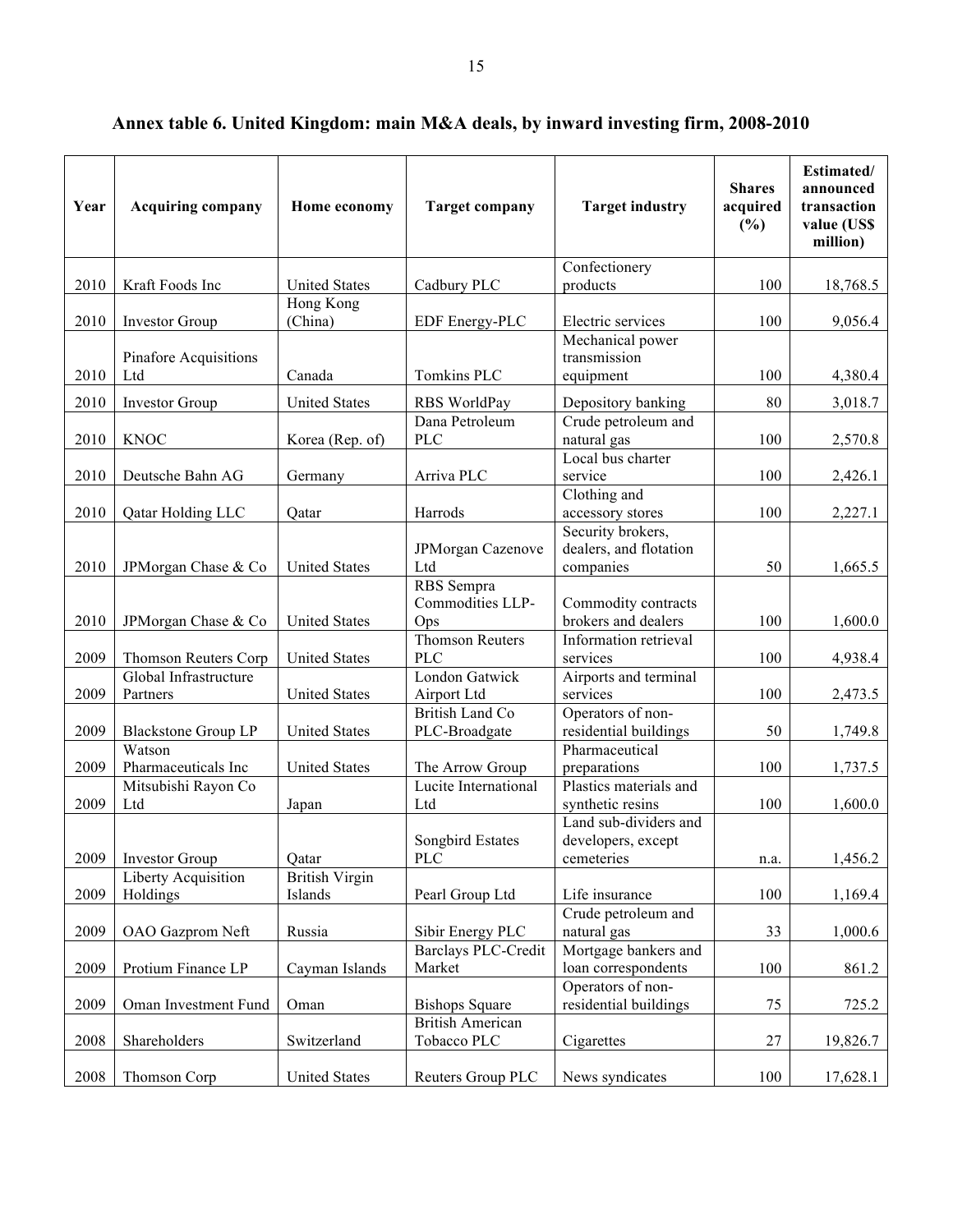|      |                           |                    |                        | Paints, varnishes,               |     |          |
|------|---------------------------|--------------------|------------------------|----------------------------------|-----|----------|
| 2008 | Akzo Nobel NV             | <b>Netherlands</b> | <b>ICI PLC</b>         | lacquers, and allied<br>products | 100 | 16,258.2 |
|      |                           |                    |                        |                                  |     |          |
|      | Shining Prospect Pte      |                    |                        |                                  |     |          |
| 2008 | Ltd                       | Singapore          | Rio Tinto PLC          | Gold ores                        | 12  | 14,284.2 |
|      |                           |                    |                        |                                  |     |          |
| 2008 | <b>Investor Group</b>     | Australia          | Angel Trains Ltd       | Rental of railroad cars          | 100 | 7,011.0  |
|      |                           |                    |                        |                                  |     |          |
| 2008 | <b>Qatar Holding LLC</b>  | Oatar              | Barclays PLC           | <b>Banks</b>                     | 8   | 3,482.8  |
|      |                           |                    | <b>Imperial Energy</b> | Crude petroleum and              |     |          |
| 2008 | Jarpeno Ltd               | Cyprus             | Corp PLC               | natural gas                      | 100 | 2,608.1  |
|      |                           |                    | Alliance & Leicester   |                                  |     |          |
| 2008 | <b>Banco Santander SA</b> | Spain              | <b>PLC</b>             | <b>Banks</b>                     | 100 | 2,518.0  |
|      |                           |                    |                        | Motor vehicles and               |     |          |
| 2008 | Tata Motors Ltd           | India              | Jaguar Cars Ltd        | passenger car bodies             | 100 | 2,300.0  |

*Source:* The authors, based on Thomson ONE Banker, Thomson Reuters.

*Note:* The UK Offshore Islands consisting of the Channel Islands (Guernsey and Jersey) and the Isle of Man are excluded from the definition of the economic territory of the United Kingdom from 1997 onwards.